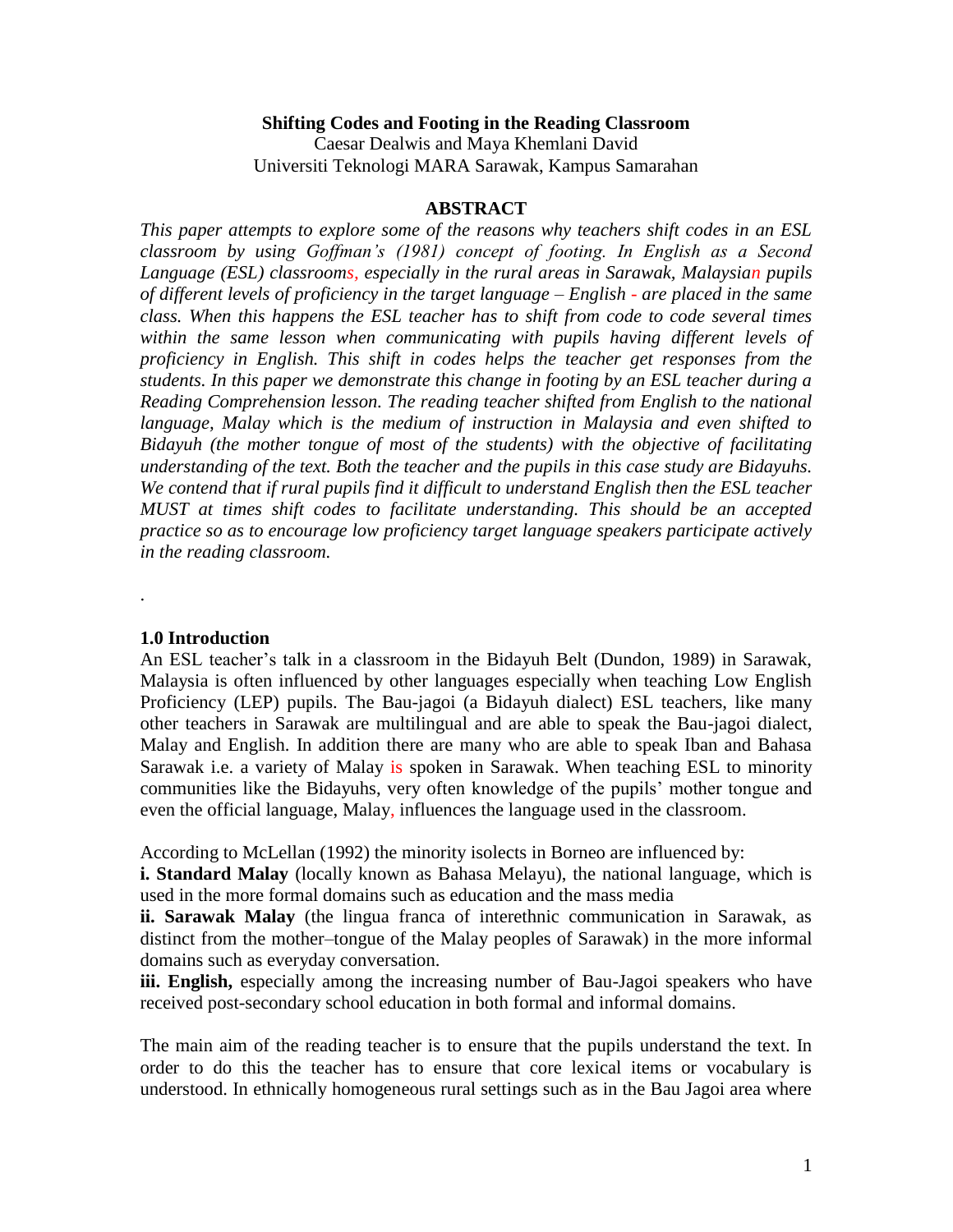the majority of the pupils are exposed to English only in the English language classroom, the task of teaching ESL can be quite daunting if teachers expect all the pupils to respond only in English. Therefore, both the teacher and the pupils tend to draw upon other codes so as to make the teaching and learning effective.

### **2.0 Aim of the study**

This research examines the language choices and the change in footing (see Goffman, 1981) of a Bidayuh ESL teacher when teaching reading comprehension to young Bidayuh pupils. Some reading comprehension lessons were recorded during one month of field work in a government primary school in Bau District, in the Malaysian state of Sarawak located in the island of Borneo.

The research argues that in a multilingual setting such changes in footing as noted in a change in codes (both language or dialect) when addressing pupils having different levels of proficiency in the target language is of the essence in order to achieve the teaching objective i.e. facilitating understanding of the text. The Bidayuh ESL teacher in this rural primary school shifted from code to code ranging from English to Malay to Bau- Jagoi.

# **3.0 The concept of Footing**

Erving Goffman's (1981) concept of footing refers to a change in prosodic and paralinguistic features when a speaker addresses a certain hearer or hearers. In this research we have extended the meaning of footing to include a change in language used. Code switching refers to a change in codes and has been defined as "the juxtaposition within the same speech exchange of passages of speech belonging to two different grammatical systems or subsystems" (Gumperz, 1982:52). Put simply, code switching may be defined as the alternative use of two languages at the word, phrase, clause or sentence level (Myers, Scotton, 1993).

# **4.0 The setting**

This study focused on the language used by a proficient and trained TESL graduate Bidayuh teacher who was teaching reading comprehension to Year 4 (ten year olds) rural pupils in a rural primary school in the Bau-District in the Bidayuh Belt of Sarawak. The term 'Bidayuh Belt' was used by Dundon (1989) to refer to the main areas in Kuching and Samarahan Divisions where the majority of the Dayak inhabitants are Bidayuhs. The majority of the pupils and teachers in this primary school were Bidayuhs and more specifically all the pupils in the class studied were Bidayuhs. Both the teacher and the pupils had the Bau –Jagoi dialect as their mother tongue or first language. English is the third language for the pupils and Malay, the medium of instruction is their second language.

#### **5.0 English Only Policy**

The Curriculum Division of the Malaysian Education Ministry has imposed the "English Only" policy in all schools during English lessons. However, a number of studies (see Ong, 1990; David 2001; Norita Ali, 2004) have shown that ESL teachers tend to shift codes in many Malaysian ESL classrooms. However, one of the existing realities faced by the ESL teachers when teaching English especially to rural students is that these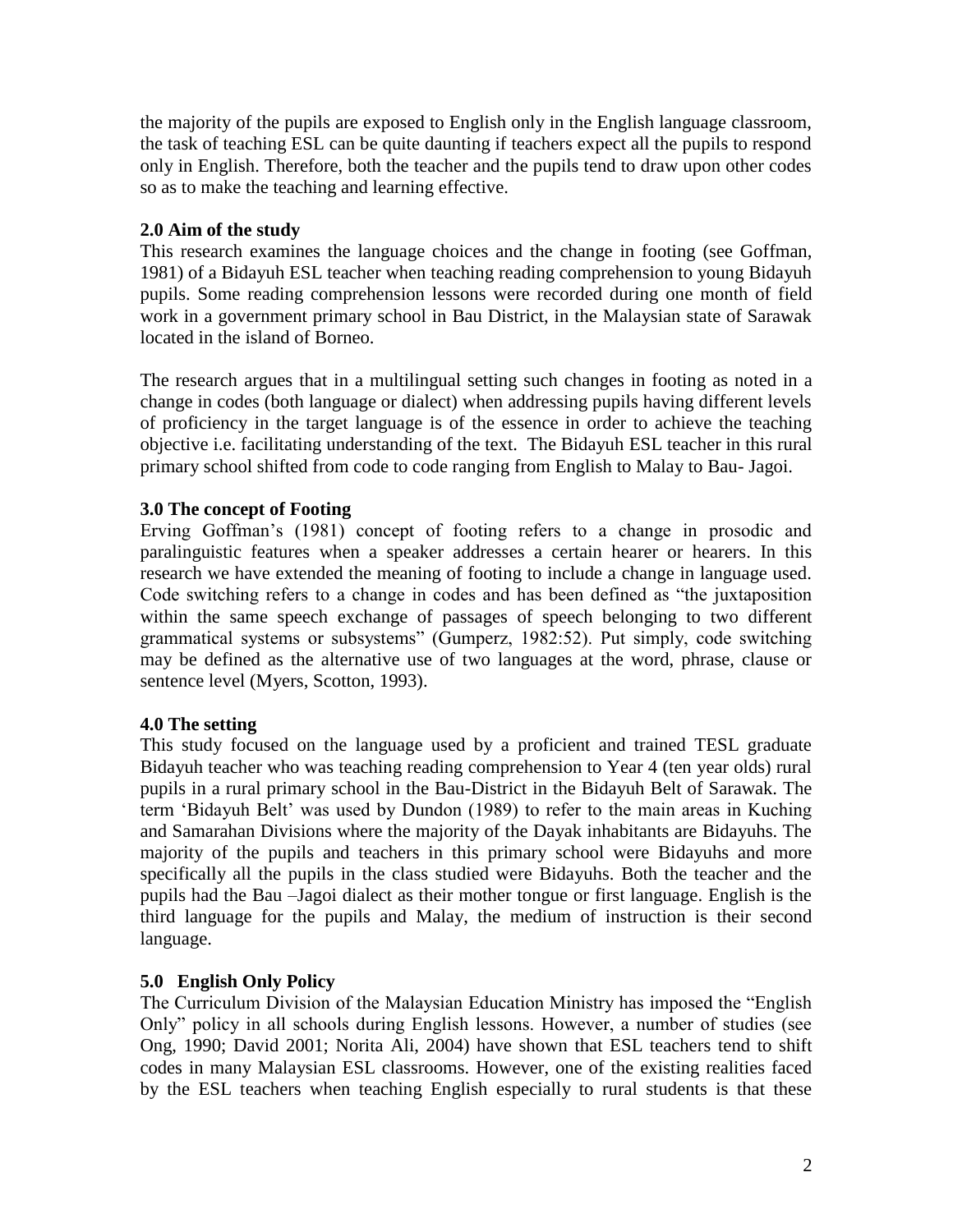teachers in such a setting have to use other languages in order to make the pupils understand the reading text. The language teacher faces a conflict– does he blindly obey the ruling by the Ministry at the expense of the understanding of the reading text by his pupils? What should his focus be? Facilitating understanding or following rules?

### **6.0 The Sample**

The language used by one ESL Bau-Jagoi ESL teacher when teaching reading to 30 pupils in a rural primary school was studied. The school is located in Gumbang in Bau District in Sarawak which is next to the Kalimantan border. The Bidayuh teacher is a 48 year old male teacher and has been teaching English for 23 years in various primary schools in Sarawak.. He has a B.ED in TESL and a Teaching certificate from Rejang Teachers Training College, in Sarawak. The teacher is proficient in 3 Bidayuh dialects, English and Malay languages.

# **7.0 Methodology**

As no study has been made of any Bidayuh ESL teacher teaching rural Bidayuh pupils , the reasons for the language choice when changing footing during interactions were teased out from transcripts of recordings of reading comprehension lessons. In addition three semi-structured interviews with the Bidayuh teacher during school recess and after school hours were also conducted. In post-recording playback sessions and in the interview the teacher explained why and when he shifted codes and changed footing during the reading lesson. The interviews were not recorded because the teacher did not want the Headmaster to know that he was using other codes besides English in an ESL classroom.

There were 30 Bidayuh pupils in the small classroom for the lesson recorded. The classroom had concrete floor and the tables and chairs were still in good condition. However, there was no ceiling fan and some of the window panes were broken. The thirty odd pupils looked quite tidy in their blue and white uniforms and all seemed amused by the presence of one of the researchers. None of them indicated that they felt intimidated by the presence of the researcher who also spoke Bidayuh initially to them. The researcher did this so as to keep in line with Giles et al (1979) who said that closer rapport and closer solidarity can be obtained if the speaker switches to the code preferred by the recipient.

The pupils in the school were multilingual and Bidayuh is the first language learnt at home. All of these pupils came from the villages in Gumbang district. Their parents were poor farmers and Bidayuh is the only dialect spoken at home. They were only exposed to Malay and English by the mass media and school.. The journey to the school was rough and dangerous as the school was located in a hilly area surrounded by deep ravines. The school itself was on a hill and there were at least 70 steps leading to the school.

. The school followed the Malaysian National Primary School Curriculum where Malay is the medium of instruction. However since 2003, Mathematics and Science have been taught in English. Permission was obtained from the Headmaster who was also a Bidayuh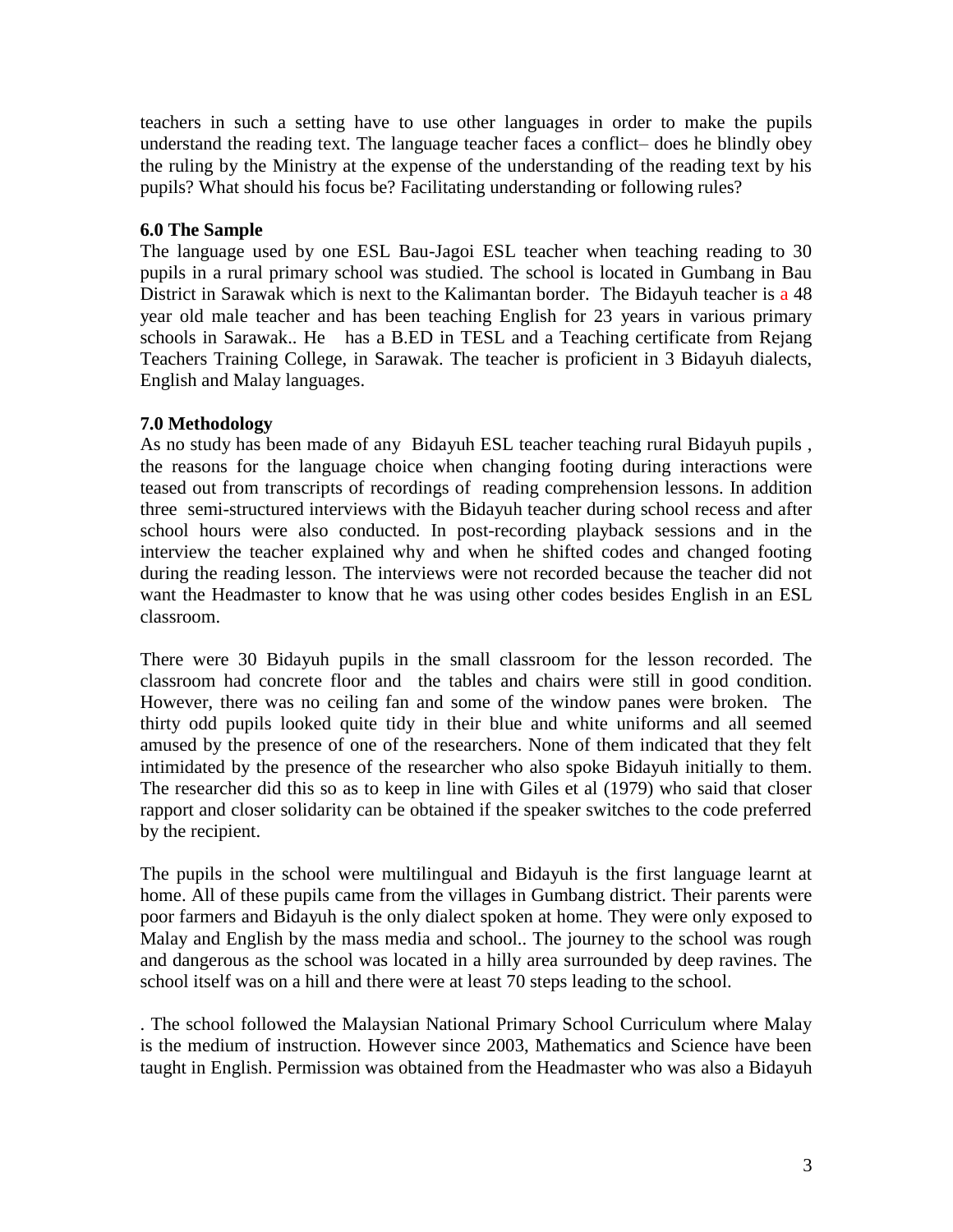to record the lesson. There were 11 trained teachers most of whom were Bidayuhs. The Bidayuh teacher had no objections to being recorded in the classroom.

The transcripts were sequentially analyzed using methods developed by those working in the area of conversation analysis and interactional sociolinguistics (e.g. Auer, 1988, 1995; Gumperz, 1982).

It is not the aim of this paper to provide a linguistic analysis of the data. Our aim is to present examples of the shift in codes performed by a teacher and pupils. We intend to relate the concept of footing to the codes used in an ESL classroom. Not all examples given in the paper can be classified as code switching which has been defined by Myers-Scotton as an alteration of two languages (codes) within a phrase. Many of the examples present whole sentences spoken in native language

### **8.0 Findings Set Induction**

,

The teacher first addressed a class referred to as Special ABC (hereafter known as SABC). The seven pupils in the Special ABC Group were remedial pupils who did not know their alphabet (in the interview that followed the lesson the teacher explained that his class was divided into two groups and one of them was the Special ABC group). He taught both groups separately in every ESL lesson. The teacher has six ESL lessons with this class in one week and one lesson lasts for half an hour. .

The teacher when he first entered the classroom spoke in English to SABC (see Extract 1). However, when he became agitated on seeing two boys sleeping during his lesson he changed footing, went to their desks and shouted in the Bidayuh Bau-Jagoi dialect i.e. the pupils' mother tongue. Slowly, the pupils woke up and blinked at the teacher. The teacher then lowered his volume and spoke in English when asking the pupils in the SABC group to take out their exercise books and copy the sentences which he had written on the blackboard. Seeing that there was no reaction from them, he raised his voice, this time in Malay asking them (*Faham Tak*?-Do you understand?). Seeing that the two sleepy pupils were still confused, he raised his voice again but this time using the Bau-Jagoi dialect and repeated his instructions. This time the two boys did what the teacher instructed them to do and hastily turned the pages of the book.

During the interview and playback session of the recording, the ESL teacher said that he changed codes when he addressed different pupils in the SABC group in order to ensure they understood him. He also used Bidayuh and raised his voice with the two pupils who were caught sleeping because that was the only way he could ensure they complied. Not only did he change codes but he also moved from a friendly to a serious tone (see Extract 1).

# **Extract 1: Teacher talking to Special Group (Remedial pupils)**

| Role    | Language Use   | <b>Translation</b> |
|---------|----------------|--------------------|
| Teacher | OK Special ABC |                    |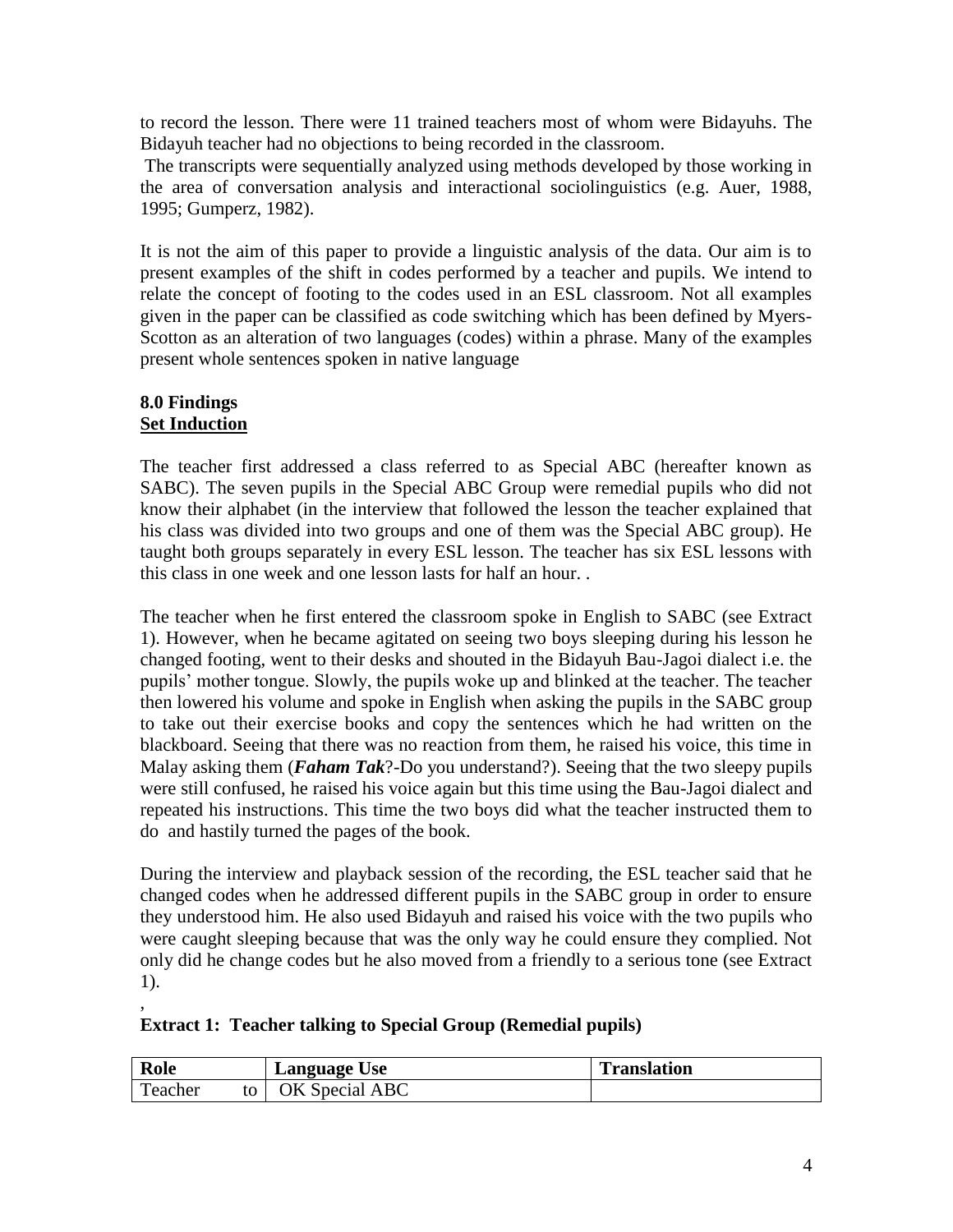| Special     | You still want to sleep?                                                                           |                           |
|-------------|----------------------------------------------------------------------------------------------------|---------------------------|
| ABC         | What I want you to do?                                                                             |                           |
|             | What was the last word I said?                                                                     |                           |
|             | (T walked to the two pupils and shouted                                                            |                           |
|             | in $Bidayuh$ :                                                                                     |                           |
|             | Mu siak keh?                                                                                       | Are you ready?            |
|             | I want you to copy the sentences, faham                                                            |                           |
| $>$ all     | tak?                                                                                               | Do you understand?        |
|             | Ambil buku tulis awak.                                                                             | Take out your<br>exercise |
| $>2$ pupils |                                                                                                    | books                     |
| >all        | Mit book.                                                                                          | Take the book             |
|             | Mana buku?                                                                                         | Where is the book?        |
|             | Tulis saja.                                                                                        | Just write                |
|             | $OK$ (T diverted attention to the rest of<br>the class - The more proficient<br><i>learners</i> ). |                           |
|             | <b>Bold=Bidayuh code</b><br><i>Italics bold=Malay</i>                                              |                           |

In Extract 2 we note that the teacher then changed his footing and shifted to English when addressing the more proficient group of learners. In this extract most of the teacher talk was in English with nominal use of Malay. This time the Bidayuh dialect was not used. Thus, the teacher changed his footing and shifted to the target language when addressing the more proficient learners. The teacher tried to maintain the "English Only" policy when teaching this group of learners. The use of Malay was nominal and used mainly for directives.

| Role                | Language use                                                 | <b>Translation</b> |
|---------------------|--------------------------------------------------------------|--------------------|
|                     | Teacher $>$ all pupils in $\vert$ OK Today I'm going to tell |                    |
| <b>Better Group</b> | a story.                                                     |                    |
|                     | Last Saturday, I went to a                                   |                    |
|                     | very beautiful place. I                                      |                    |
|                     | walked on the sand. I swam                                   |                    |
|                     | with my friend. I enjoyed                                    |                    |
|                     | with my friend.                                              |                    |
| Teacher > pupil     | Where did I go?                                              |                    |
| <b>Pupil</b>        | Pantai.                                                      | Beach              |
| Teacher> all        | Beach .Can you<br>see a                                      |                    |
|                     | beach? (pointing to the                                      |                    |
|                     | <i>picture</i> )                                             |                    |
|                     | We are not going to talk                                     | Beach              |

**Extract 2: Teacher speaking to the more proficient speakers of English**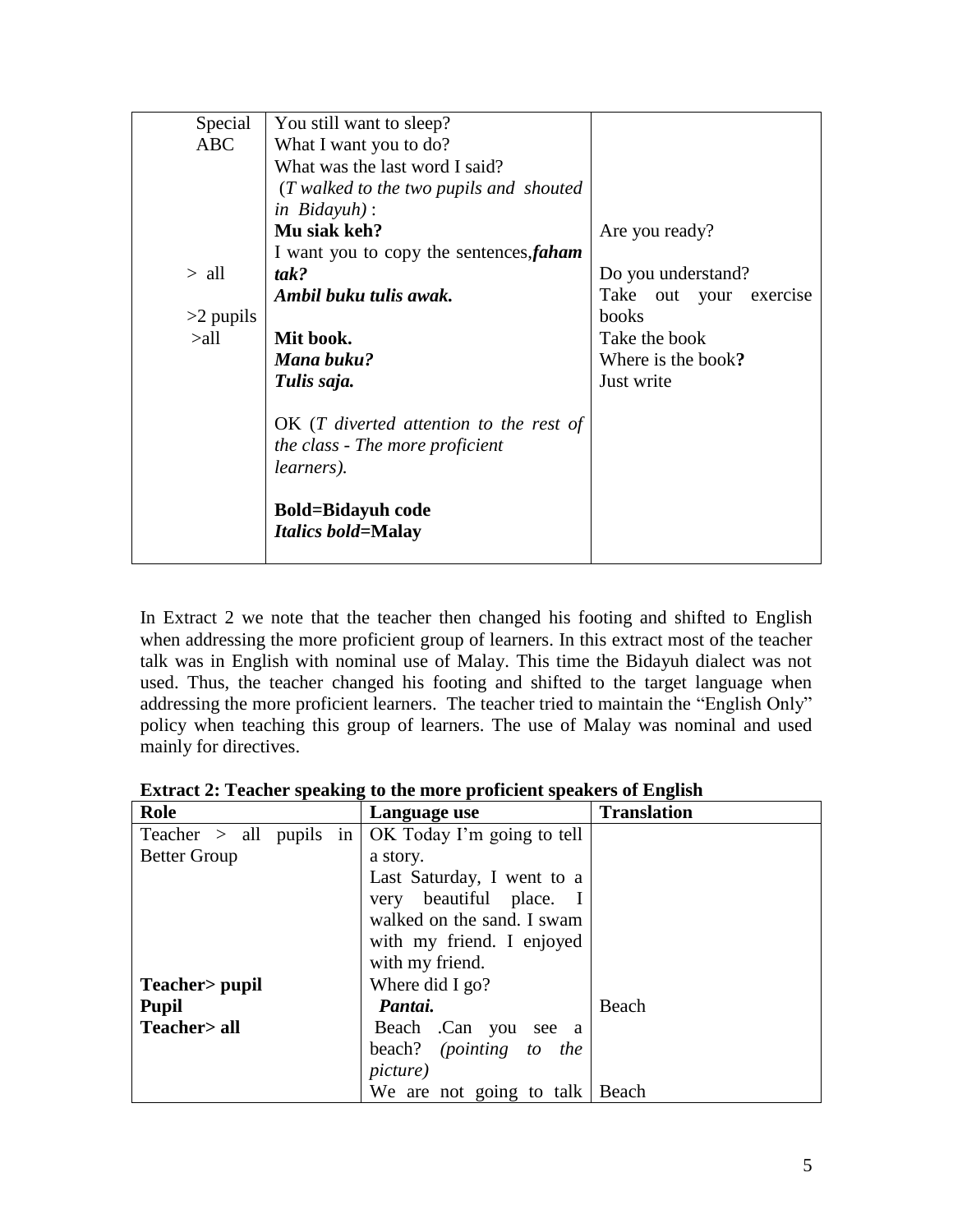|                                        | about beach.                  |                         |
|----------------------------------------|-------------------------------|-------------------------|
| Teacher > pupil                        | What can you see in the       |                         |
|                                        | picture?                      |                         |
| <b>Pupil</b>                           | Boy.                          |                         |
| Teacher > pupil                        | How many boys are there?      |                         |
|                                        | Two.                          |                         |
| <b>Pupil</b><br><b>Teacher&gt; all</b> | What is a boat?               |                         |
|                                        | Boatlah! What is it?          | feature                 |
|                                        |                               | Particle<br>'lah'<br>of |
|                                        | How does a boat move?         | Malaysian English       |
|                                        | A bigger boat is what?        |                         |
|                                        | Ship?                         |                         |
| Teacher > pupil                        | <b>Kuat sikitlah</b>          | Louder                  |
| <b>Pupil</b>                           | Ship                          |                         |
| <b>Teacher&gt; all</b>                 | There were 2 boats.           |                         |
|                                        | Why?                          |                         |
|                                        | Because happened in the       |                         |
|                                        | past.                         |                         |
| $>$ pupil                              | <b>Kuat sikit</b>             | Louder                  |
| <b>Teacher</b>                         | You want to catch<br>$\alpha$ |                         |
|                                        | become a thief?               |                         |
|                                        | Can you see it?               |                         |
| <b>Peter</b>                           | Peter, boleh nampakkah?       | Can you see?            |
| Teacher > pupil                        | Yes or no?                    |                         |
| <b>Pupil(Peter)</b>                    | Yes.                          |                         |
| <b>Teacher&gt;Peter</b>                | Where do you think Zainal     |                         |
|                                        | and Kiran were going?         |                         |
| <b>Peter</b>                           | Beach.                        |                         |
|                                        |                               |                         |
| Teacher>all                            | Now read.                     |                         |
|                                        |                               |                         |
|                                        | (Pupils read)                 |                         |
|                                        |                               |                         |

In Extract 3, in talk also directed to the more proficient target language speakers the teacher used dominant English. Even the directives were in English (e.g. Pay attention, Look here, Listen). Initially the pupils responded in Malay but towards the end, they too accommodated and used the dominant code used by the teacher.

In the ensuing interview the teacher explained that the students needed to be encouraged to speak in English and he tried his best by not being accommodating when they used Malay. In many instances the students were able to respond to the teacher using English except for the word *Gua Angin* (Extract 3). When this happened, the ESL teacher did not shift to Malay to explain the term but used a literal translation strategy to explain the term by saying *Wind Cave*. At the same time he did not penalize or warn the pupils against using Malay when they responded to the questions. In fact he tolerated responses in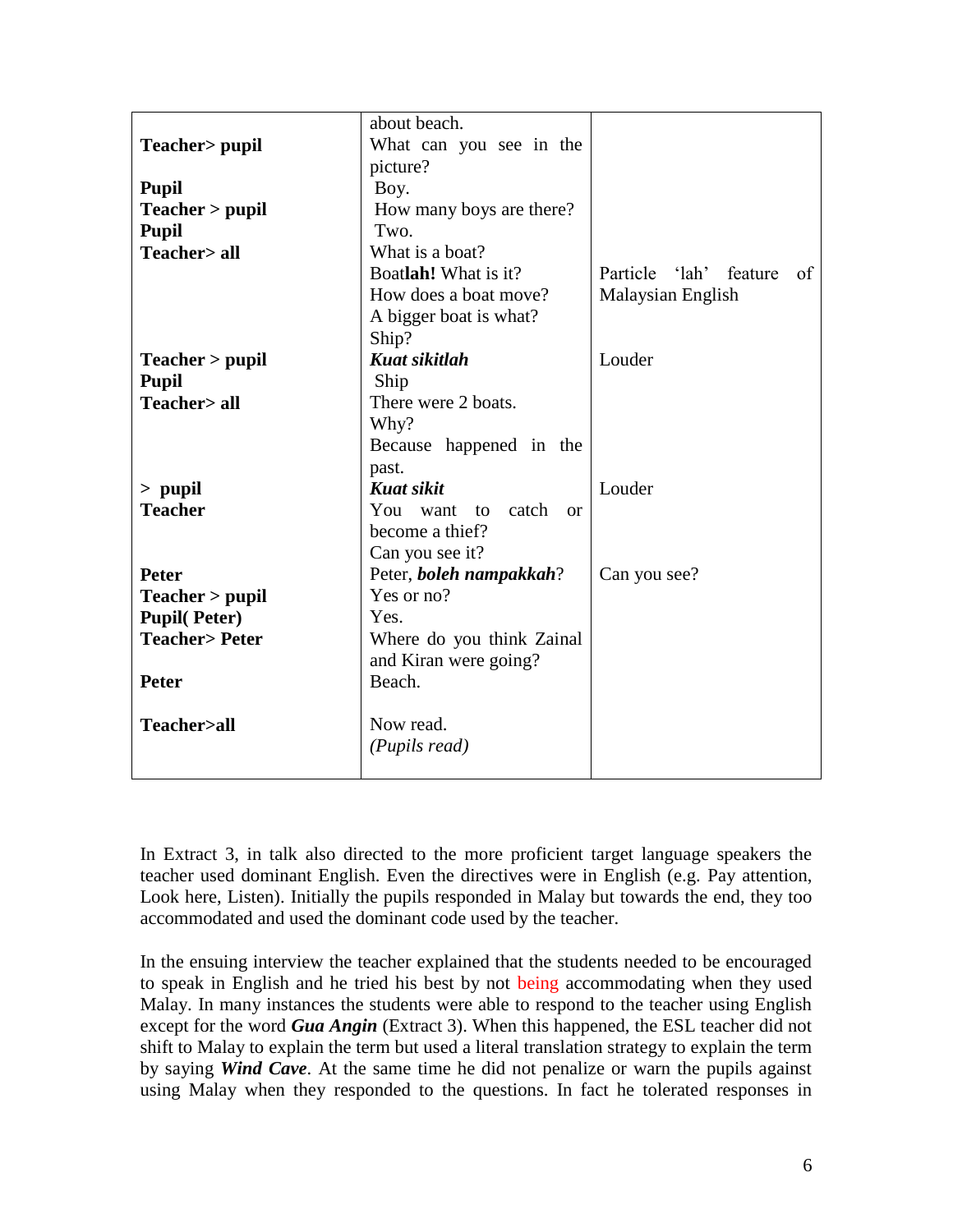Malay but continued asking questions in English. The result was a non-reciprocal choice of codes between the teacher and the learner in the formal classroom domain. Such tolerance appears to have worked as we note that towards the end of the lesson the students start to answer in English.

It is clear then that the teacher observed maintained the use of the target language with the group of more proficient learners. In sharp contrast as seen in Extract 1, he accommodated a great deal to the less proficient speakers. His rationale for doing so was to encourage the less proficient speakers to speak.

| Role           | <b>Language Use</b>                      | <b>Translation</b> |
|----------------|------------------------------------------|--------------------|
| <b>Teacher</b> | Now I want you to read the words after   |                    |
|                | me.                                      |                    |
|                | What is "carry"?                         |                    |
| <b>Pupils</b>  | Mengangkat.                              | Carry              |
| <b>Teacher</b> | Carried. Why carried?                    |                    |
| <b>Pupils</b>  | Sudah jadi.                              | Already happened   |
| <b>Teacher</b> | What sound<br>do you<br>when<br>make     |                    |
|                | something is heavy?                      |                    |
| <b>Pupils</b>  | Aduh beratnya!.                          | Oh heavy!          |
| <b>Teacher</b> | If you live during my time you see a     |                    |
|                | chest. Now you don't see a chest         |                    |
|                | anymore. Look around.                    |                    |
|                | A dustbin has something to cover the top |                    |
|                | part.                                    |                    |
|                | You have to close the dustbin with       |                    |
|                | what?                                    |                    |
| <b>Pupils</b>  | Penutup dia.                             | It's cover         |
| <b>Teacher</b> | Lid                                      |                    |
| <b>Pupils</b>  | Lid                                      |                    |
| <b>Teacher</b> | Jogging is what?                         |                    |
|                | While jogging on the beach they saw a    |                    |
|                | boat                                     |                    |
| <b>Pupils</b>  | Lari                                     | Run                |
| <b>Teacher</b> | Run but slowly                           |                    |
| <b>Pupils</b>  | Run slow                                 |                    |
| <b>Teacher</b> | Look over here. Where did they bring     |                    |
| <b>Pupil</b>   | the box?                                 |                    |
| Tr             | Gua Angin.                               | <b>Wind Cave</b>   |
| $>$ pupil      | Gua is cave. Pay attention.              | Cave               |
| <b>Pupil</b>   | Why did they go into the cave?           |                    |
| Tr> pupil      | See inside.                              |                    |
|                |                                          |                    |

**Extract 3: Vocabulary and Oral Questioning: Teacher speaking to the more proficient learners**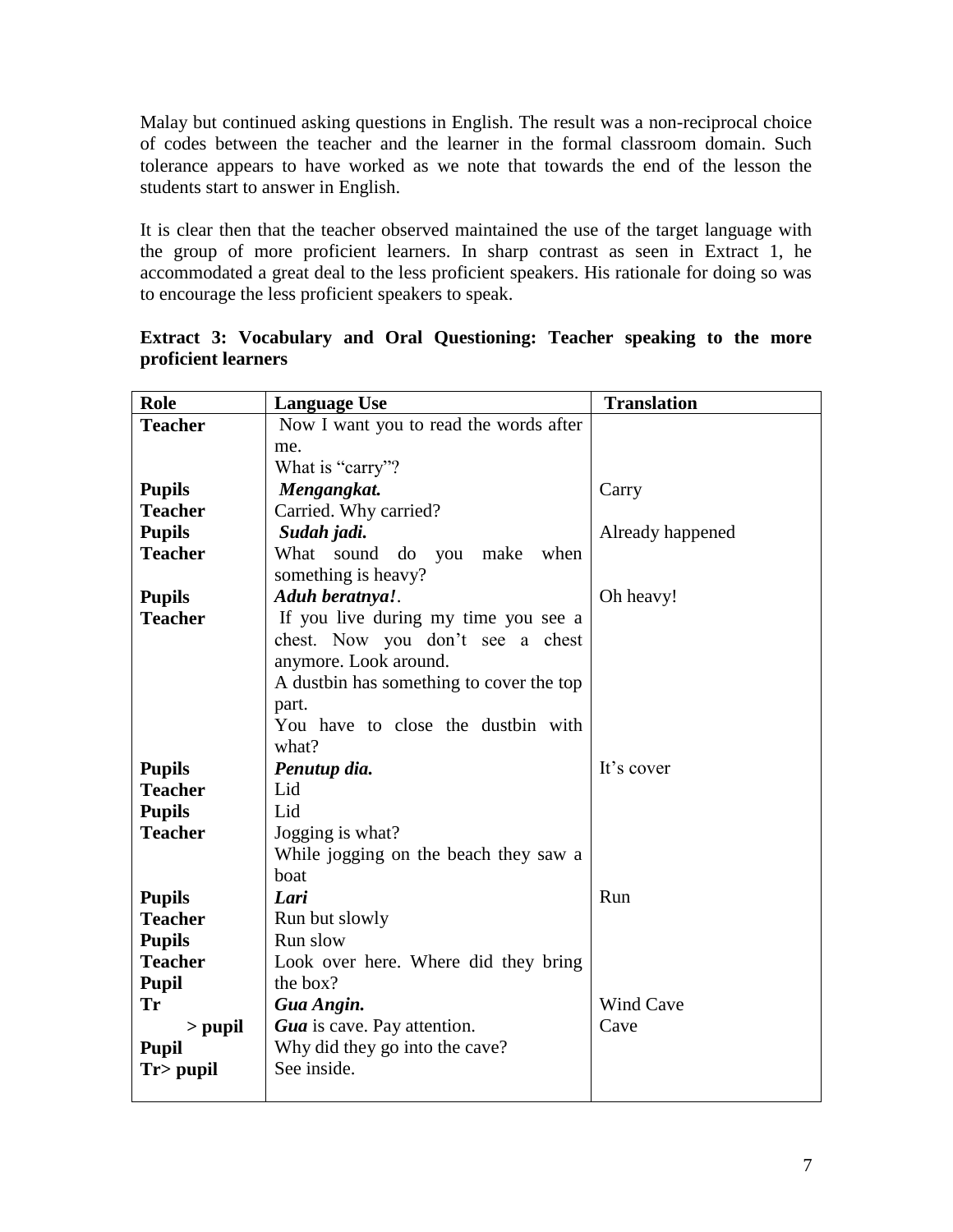| <b>Tr</b>    | Listen What do you do if you don't    |  |
|--------------|---------------------------------------|--|
| <b>Pupil</b> | want to be caught?                    |  |
| <b>Pupil</b> | Hide.                                 |  |
| Tr:          | What did they see inside they cave?   |  |
| <b>Pupil</b> | Heavy box                             |  |
| Tr           | In your opinion why did they open the |  |
|              | box.?                                 |  |
| <b>Pupil</b> | Untuk tahu                            |  |
|              | They want to know what is inside the  |  |
|              | box.                                  |  |
|              | Treasure                              |  |
|              |                                       |  |
|              |                                       |  |

The ESL teacher again changed his footing when speaking to pupils in SABC (see Extract 4). The teacher started with simple English, using short sentences but in his desperation to get a response from the students he repeated his instruction in Malay although it was first uttered in English. He said:-

"Just name me anything you still remember. *Cakap saja apa kamu tahu"*

Even when questioning them he used a mixed code so that he could be understood and hopefully he would get a response. He says, "*Apa dia* box?"

In explaining lexical items to this group of learners the teacher tends to shift to Malay. For instance he moves from English to Malay immediately without a pause when trying to explain a word. He says:"In Bau there are 2 caves." This is immediately followed by a translation of caves in Malay when he says "*Lobang."* In his desperation to explain the term box he finally succumbs to Malay when he realizes he is not understood and shifts to Malay to explain box by using the Malay word for box- i.e. *kotak.*

He shifts to Malay when he reprimands. He says, "*Adoi tidur aah*?" (Are you sleeping?)

The difference in the teacher's use of codes when speaking to the more proficient group and the remedial pupils was obvious. The teacher was quick to change his footing by using a mixed code when addressing the SABC as compared to the better group where the 'English Only' policy was maintained as much as possible. Gumperz (1982) describes this as situational code switching where the change in language used is due to certain situations. Since it was difficult for the ESL teacher to get his message across to the remedial pupils, the teacher had to change his footing by addressing them using a mixed code. Such accommodation judiciously used is acceptable but overuse can lead to constant accommodation on the part of the teacher. This will result in minimal use of the target language. In Extract 4 the teacher appears to be overextending his accommodation to the less proficient students as he not only slips into more and more Malay when he repeats utterances both in English and Malay (What the 2 men carried? *Mereka bawa*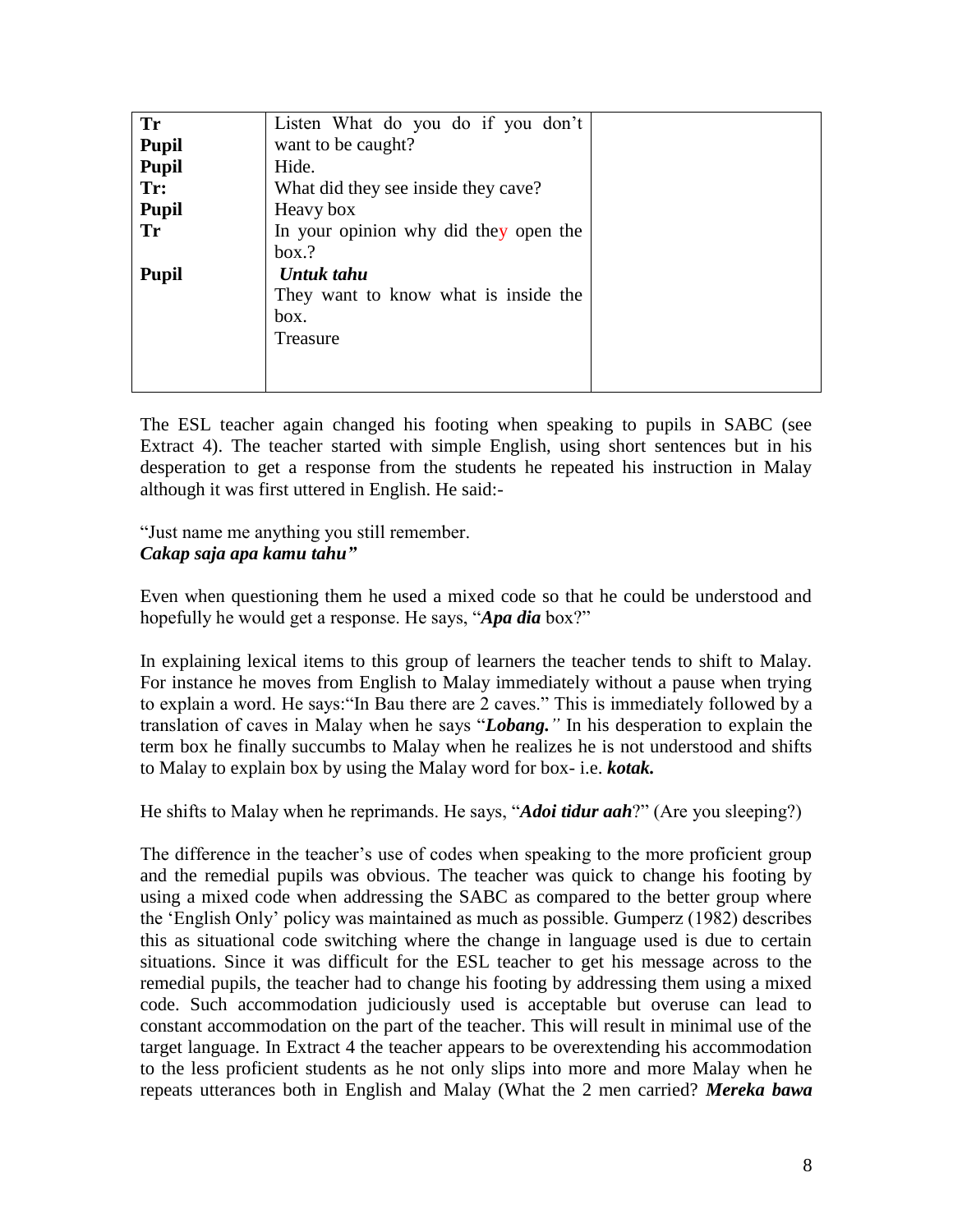*apa?)* but also moves to a simplified English variety bordering on improper and wrong use of the language . This is seen in the following:-

What is box? (missing article) You put book into the box (missing article)

| Role          | <b>Language Use</b>                      | <b>Translation</b>         |
|---------------|------------------------------------------|----------------------------|
| Tr > all      | Are you ready?                           |                            |
|               | Have you written all the six sentences?  |                            |
| <b>Pupils</b> | N <sub>o</sub>                           |                            |
| Tr:           | No six sentences.                        |                            |
| $>$ Pupil     | Takkan satu pun tidak tahu.              | It can't be that you don't |
| >pupil        | Sebut mana-mana yang kamu tahu.          | know at least one. Mention |
| <b>Tr</b>     | Open the box.                            | the ones which you know    |
|               | Apa dia box?                             | What is "box"?             |
|               | You put book into the box.               |                            |
|               | Apa?                                     | What?                      |
|               | <b>Adoi</b>                              | Adoi<br>(BM)<br>particle:  |
|               | tidur aah?                               | Sleeping?)                 |
|               | Box <i>ialah</i> .                       | 'Box" is                   |
| <b>Pupils</b> | Meja                                     | Table                      |
| <b>Tr</b>     | Wrong                                    |                            |
|               | You can sleep inside the box.            |                            |
|               | What is box?                             |                            |
| <b>Pupil</b>  | Hotel                                    |                            |
| <b>Tr</b>     | Kotak!                                   | <b>Box</b>                 |
|               | Next, they saw two men                   |                            |
| <b>Pupils</b> | They saw two men.                        |                            |
| $Tr$ pupil    | Big men or small men?                    |                            |
| <b>Pupil</b>  | <b>Big</b>                               |                            |
| <b>Tr</b>     | They carried a big box.                  |                            |
| Tr            | They carried a big box.                  |                            |
|               | Carried                                  |                            |
|               | Ikut saya.                               |                            |
| <b>Pupils</b> | Carried                                  | Follow me                  |
| <b>Tr</b>     | In Bau there are 2 caves.                |                            |
|               | Lobang                                   |                            |
|               | Name two caves in Bau.                   | Hole                       |
| <b>Pupils</b> | : Gua Angin                              |                            |
| <b>Tr</b>     | What is <b>Angin?</b>                    | Wind cave                  |
| <b>Pupil</b>  | Wind                                     | What does 'wind mean?      |
| <b>Tr</b>     | What is <b>kotak?</b>                    | What does 'box' stand for? |
| <b>Pupil</b>  | <b>Box</b>                               |                            |
| Tr            | anything you still<br>Just<br>me<br>name |                            |

# **Extract 4: Vocabulary and Oral Questioning: Teacher speaking to SABC**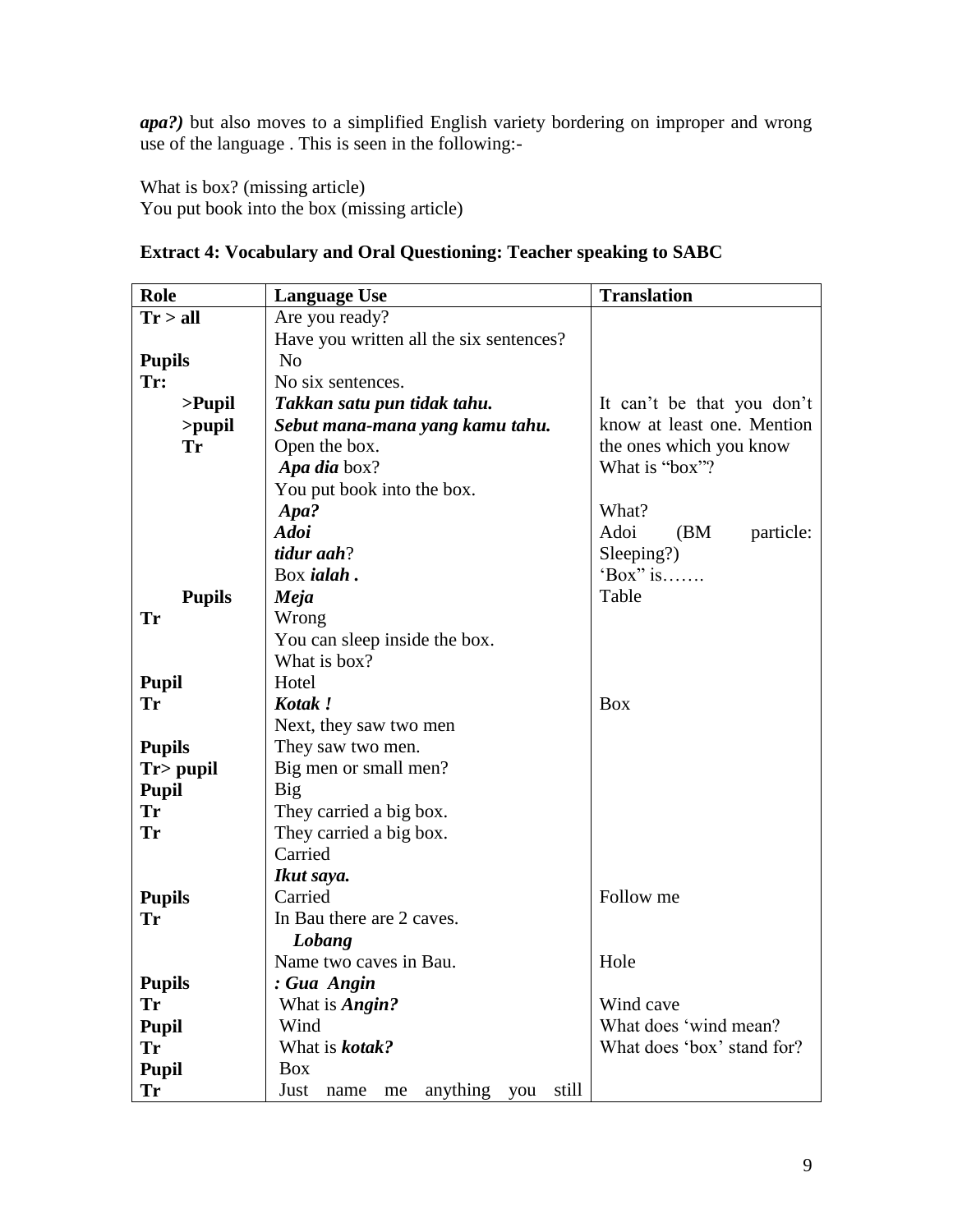|               | remember.                               |                                |
|---------------|-----------------------------------------|--------------------------------|
|               | Cakap saja apa kamu tahu.               | anything<br>Say<br>that<br>you |
| <b>Pupils</b> | Basikal, book, playing, kotak, men, two | remember                       |
|               | men.                                    |                                |
| Tr            | What the 2 men carried?                 |                                |
|               | Mereka bawa apa?                        | What were they carrying?       |
| <b>Pupil</b>  | lori                                    |                                |
| Tr            | Wa Wa Wa Wa                             |                                |
|               | Is there any lorry here?                |                                |
| <b>Pupil</b>  | Kotak!                                  | <b>Box</b>                     |
| Tr            | Apa itu kotak?                          | What does "kotak" mean?        |
| <b>Pupil</b>  | Box.                                    |                                |
|               |                                         |                                |

In the interview session, the teacher explained that it would be time consuming if he spoke using only English to the SABC group. In fact, apart from code selection the teacher initiated a prosodic change involving the tone of voice when communicating with the SABC. This change in the teacher's footing was also largely because he felt that he had to speak louder in order to make the Special ABC pay attention when he was speaking.

In the concluding part of the lesson when both SABC and the more proficient group were combined the ESL teacher again changed his footing (Extract 5). The teacher played a language game with the pupils. They were asked to make a sentence or remember a word about the story before climbing a step. It was observed that the teacher spoke in Malay to the SABC initially as compared to the more proficient learners to whom he spoke in English. However, towards the end of the lesson the teacher used more English when addressing the SABC as the more proficient group was helping the SABC. At the end of the lesson when both the groups were combined, the teacher spoke to Special ABC in either English or Malay and no Bidayuh was used. The teacher eventually spoke more English to all the pupils who helped each other to complete the activity. Peer influence resulted in more English being used as the more proficient students used more English when communicating with SABC.

| Role |                  | <b>Language Use</b>                  | <b>Translation</b>           |
|------|------------------|--------------------------------------|------------------------------|
| Tr   | $>$ Better Group | Have you finished?                   |                              |
|      |                  | Go back to your seat.                |                              |
|      |                  | Don't move around.                   |                              |
|      | $>$ Special ABC  | Sudah habis?                         | Have you finished?           |
|      | $>$ Special ABC  | Sit down nicely.                     |                              |
|      | $>$ All          | I want you to tell the <i>cerita</i> | I want you to tell the story |
|      |                  | semula.                              | again                        |
|      | $>$ Special ABC  | Apa yang kamu ingat?                 | What do you remember?        |
|      | $>$ better pupil | How does the story begin?            |                              |
|      | $>$ Special ABC  | Are you with me or not?              |                              |

| Extract 5: Conclusion: Teacher speaking to all the pupils as a group. |  |  |  |
|-----------------------------------------------------------------------|--|--|--|
|                                                                       |  |  |  |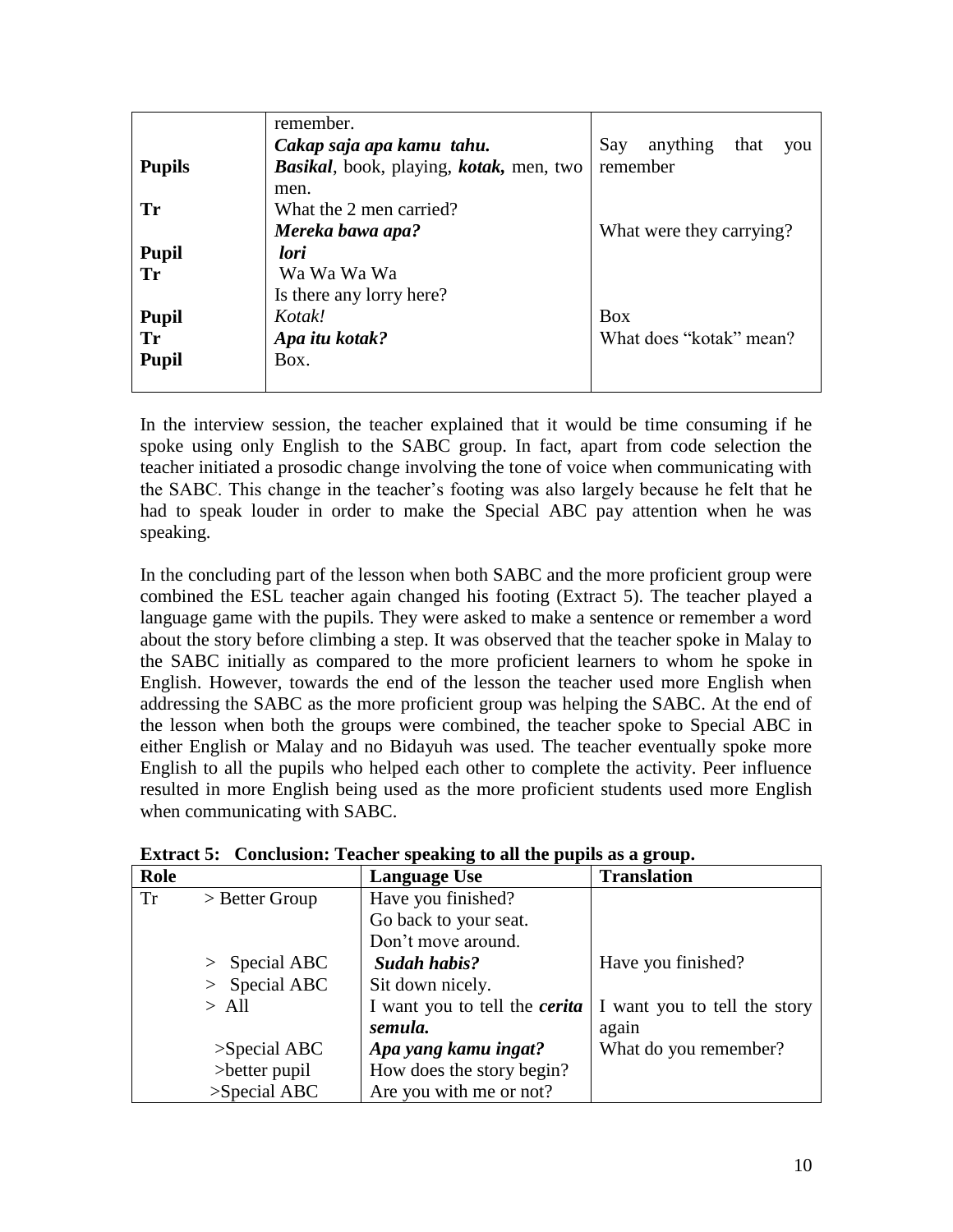| >Special ABC          | <b>Macam</b><br>mana          | <i>cerita</i>   How does the story begin? |
|-----------------------|-------------------------------|-------------------------------------------|
|                       | bermula?                      |                                           |
| $>$ all               | Are you ready?                |                                           |
| $>$ all               | Everyone is coming up to      |                                           |
| $>$ all               | tell the story.               |                                           |
| $>$ Special ABC       | Climb, say one word.          |                                           |
| $>$ Better pupil      | You go down.                  |                                           |
| $>$ Special ABC       | You sambung.                  | You continue                              |
| $>$ Special ABC       | Don't look at the words       |                                           |
|                       | there.                        |                                           |
| $>$ Special ABC       | Don't start shaking your      |                                           |
|                       | head.                         |                                           |
| $>$ Special ABC       | Don't start looking.          |                                           |
| $>$ Special ABC       | One word only.                |                                           |
| $>$ Special ABC       | Mulalah bermain.              | Start playing                             |
| $>$ Special ABC       | Sumbang one word              | Contribute one word                       |
| $>$ Special ABC       | Siapa salah kutok             | Those who make mistakes                   |
| $>$ Special ABC       | Satu perkataan pun tidak      | will be punished. At least                |
|                       | ingat?                        | word<br>you<br>one<br>must                |
|                       |                               | remember?.                                |
| Special ABC           | Football                      |                                           |
|                       | Good                          |                                           |
| $>$ Special ABC       | What happen next?             |                                           |
| Tr                    | They saw a big boat.          |                                           |
| $>$ better pupil      |                               |                                           |
| Better pupil>Tr       | Listen to the word the next   |                                           |
|                       | person says                   |                                           |
| Teacher> all          | Eh satu perkataan saja.       | One word only                             |
|                       | Tidak pandai                  | Don't know                                |
| $>$ Special ABC       | Siapa selalu kata tidak       | Those who always say that                 |
| Special ABC           | panda, memang malas.          | they don't know are the                   |
| Tr> Special ABC       |                               | ones who are lazy                         |
|                       | They carry a big box          |                                           |
|                       |                               |                                           |
| Better pupil> Special | <b>Box</b>                    |                                           |
| <b>ABC</b>            | Contribute one word only.     |                                           |
| ABC > Tr              | Any <i>bahagian</i> you like. | Any part will do.                         |
| Tr > all              | Jogging on the beach.         |                                           |
|                       |                               |                                           |
| Better pupil> Special |                               |                                           |
| <b>ABC</b>            | Jogging                       |                                           |
|                       | Good                          |                                           |
| Special $ABC > Tr$    |                               |                                           |
| Tr:                   |                               |                                           |

# **Conclusion**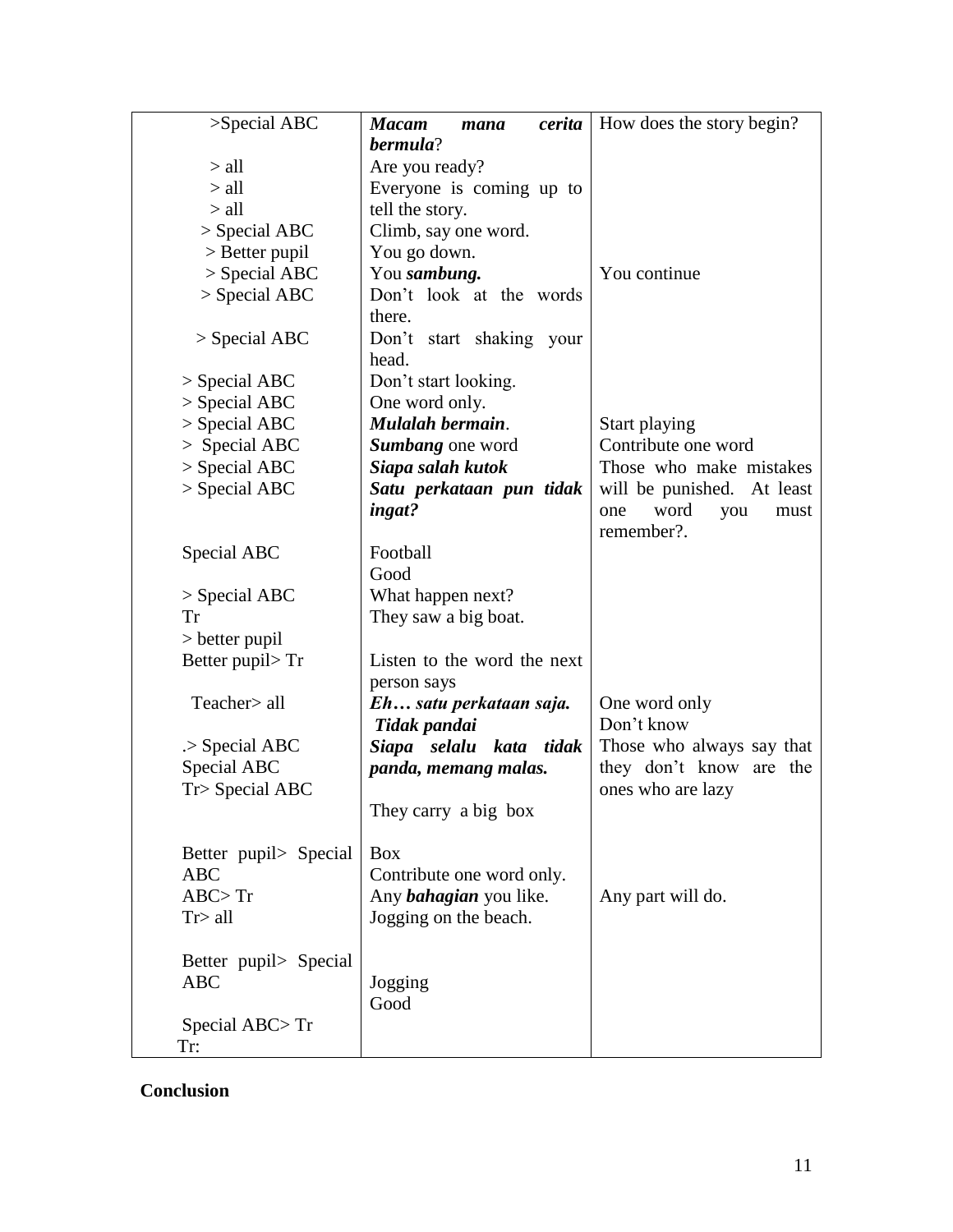It is clear that pragmatic concerns and teaching objectives will determine the code used in a reading class. The teacher shifts footing from code to code depending on the level of proficiency of the two sets of learners in his classroom. When teaching better pupils the ESL teacher would use English whereas when teaching the weaker pupils, he would shift more to Malay. Bidayuh was also used although minimally with the weaker pupils. The code served certain speech acts, for instance directives were at times in the mother tongue. In short the "English Only" policy should be relaxed when teaching a mixed group with varying levels of proficiency. Situational, pragmatic and disciplinary reasons to use the native language in class room, as it seems, obviously dominate and prevail communicative intentions that cause the shift in codes in the bilingual talk that occurs. A teacher's shift to the native languages or dialects of pupils in a class room can be seen in the context of the footing of two types: (1) disciplinary ones, i.e., to keep a class in order and (2) explanatory ones, i.e., to make a proper explanation of either grammar mistakes or meaning of words. It is obvious that a native language at a lesson of a foreign language can be used due to a certain necessity.

CAVEAT: As the objective is to teach the target language there must be over time some weaning away from the use of the other codes whatever the speech aim or underlying objective of the teacher. An overdependence on other codes might result in very little of the target language being heard especially in a setting where exposure to the target language is only in the language classroom.

#### **REFERENCES**

Auer, P (1988) 'A conversation-analytic approach to code-switching and transfer', in M. Heller (ed.) *Codeswitching: Anthropological and Sociolinguistic Perspectives,* pp.!87- 213. Berlin: Mouton de Gruyter.

David, M. K. (2001) 'Mengajar Pembacaan Melalui Bahasa Ibunda'*, Dewan Bahasa*, June 2001: 51-54.

Dundon, J., Stephen. (1989) 'Bidayuh Language and Dalect', *Sarawak Museum Journal* 30: 408-409.

Giles, H. et al. (1979) 'Accommodation Theory: Optimal levels of convergence', in H. Giles and R. St Clair (eds.) *Language and Social Psychology*. Oxford: Blackwell.

Goffman, E. (1981) *Footing in Forms of Talk*, pp: 124-150. University of Pennsylvania Press: Philadelphia.

Gumperz, J. (1982) *Discourse Strategies.* New York: Cambridge University Press.

McLellan, J. (1992) 'Questions of language choice for speakers of Bau-Jagoi Bidayuh: *A Micro- Analysis. Shifting patterns of Language Use in Borneo' in Papers from The Second Bi-Ennial International Conference,* Kota Kinabalu, Sabah, Malaysia:Borneo Research Council Proceedings Series. The Borneo Research Council, Inc, Virginia, USA.